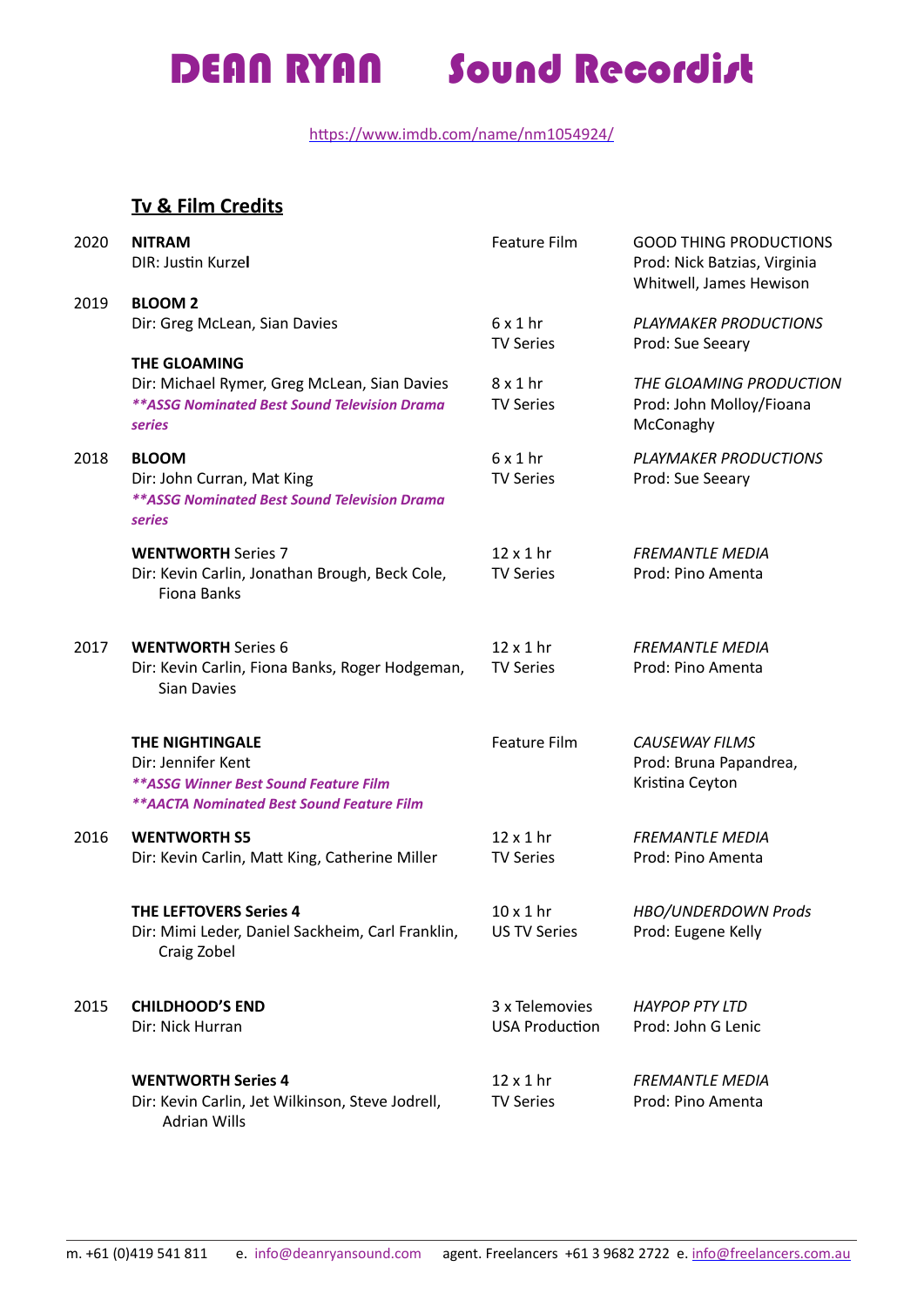### https://www.imdb.com/name/nm1054924/

| 2015 | <b>HOUSE HUSBANDS Series 4</b><br>Dir: Catherine Millar, Grant Brown, Ian Barry,<br>Ian Watson, Matt King                                                                           | $13 \times 1$ hr<br><b>TV Series</b> | <b>PLAYMAKER PRODUCTIONS</b><br>Prod: Esther Rodewald   |
|------|-------------------------------------------------------------------------------------------------------------------------------------------------------------------------------------|--------------------------------------|---------------------------------------------------------|
| 2014 | <b>WENTWORTH Series 3</b><br>Dir: Kevin Carlin, Jet Wilkinson, Steve Jodrell,                                                                                                       | $12 \times 1$ hr<br><b>TV Series</b> | <b>FREMANTLE MEDIA</b><br>Prod: Amanda Crittenden       |
| 2013 | <b>FAT TONY &amp; CO</b><br>Dir: Peter Andrikitis, Andrew Prouse                                                                                                                    | 1 hr Eps $1 - 4$<br><b>TV Series</b> | <b>SCREENTIME PTY LTD</b><br>Prod: Elisa Argenzio       |
|      | <b>HOUSE HUSBANDS Series 2</b><br>Dir: Catherine Millar, Grant Brown, Ian Barry,<br>lan Watson                                                                                      | $13 \times 1$ hr<br><b>TV Series</b> | PLAYMAKER PRODUCTIONS<br>Prod: Sue Seeary               |
|      | <b>WENTWORTH Series 2</b><br>Dir: Kevin Carlin, Jet Wilkinson, Steve Jodrell,<br>Dee McLachlan, Pino Amenta<br><b>**ASSG Nominated Best Sound Television Drama</b><br><b>series</b> | $12 \times 1$ hr<br><b>TV Series</b> | <b>FREMANTLE MEDIA</b><br>Prod: Amanda Crittenden       |
| 2012 | <b>CLIFFY</b><br>Dir: Dean Murphy                                                                                                                                                   | Telemovie                            | <b>CLIFFY PRODUCTIONS</b><br>Prod: Dean Murphy          |
|      | <b>WENTWORTH Series 1</b><br>Dir: Kevin Carlin, Catherine Millar,<br>Tori Garrett, Jet Wilkinson<br><b>**ASSG Nominated Best Sound Television Drama</b><br>series                   | $10 \times 1$ hr<br><b>TV Series</b> | <b>FREMANTLE MEDIA</b><br>Prod: Amanda Crittenden       |
|      | <b>HOUSE HUSBANDS Series 1</b><br>Dir: Geoff Bennett, Shirley Barrett,<br>Catherine Millar, Shawn Seet                                                                              | $10 \times 1$ hr<br><b>TV Series</b> | PLAYMAKER PRODUCTIONS<br>Prod:                          |
| 2011 | THE GREAT MINT SWINDLE<br>Dir: Geoff Bennett<br>** ASSG Nominated Best Sound Telefeature or short<br>run series                                                                     | Telemovie                            | <b>WORLDWIDE PRODUCTIONS</b><br>Prod: Paul Bennett      |
|      | <b>RUSH Series 4</b><br>Dir: Various                                                                                                                                                | $13 \times 1$ hr<br><b>TV Series</b> | <b>SOUTHERN STAR</b><br>Prod: John Edwards, Mimi Butler |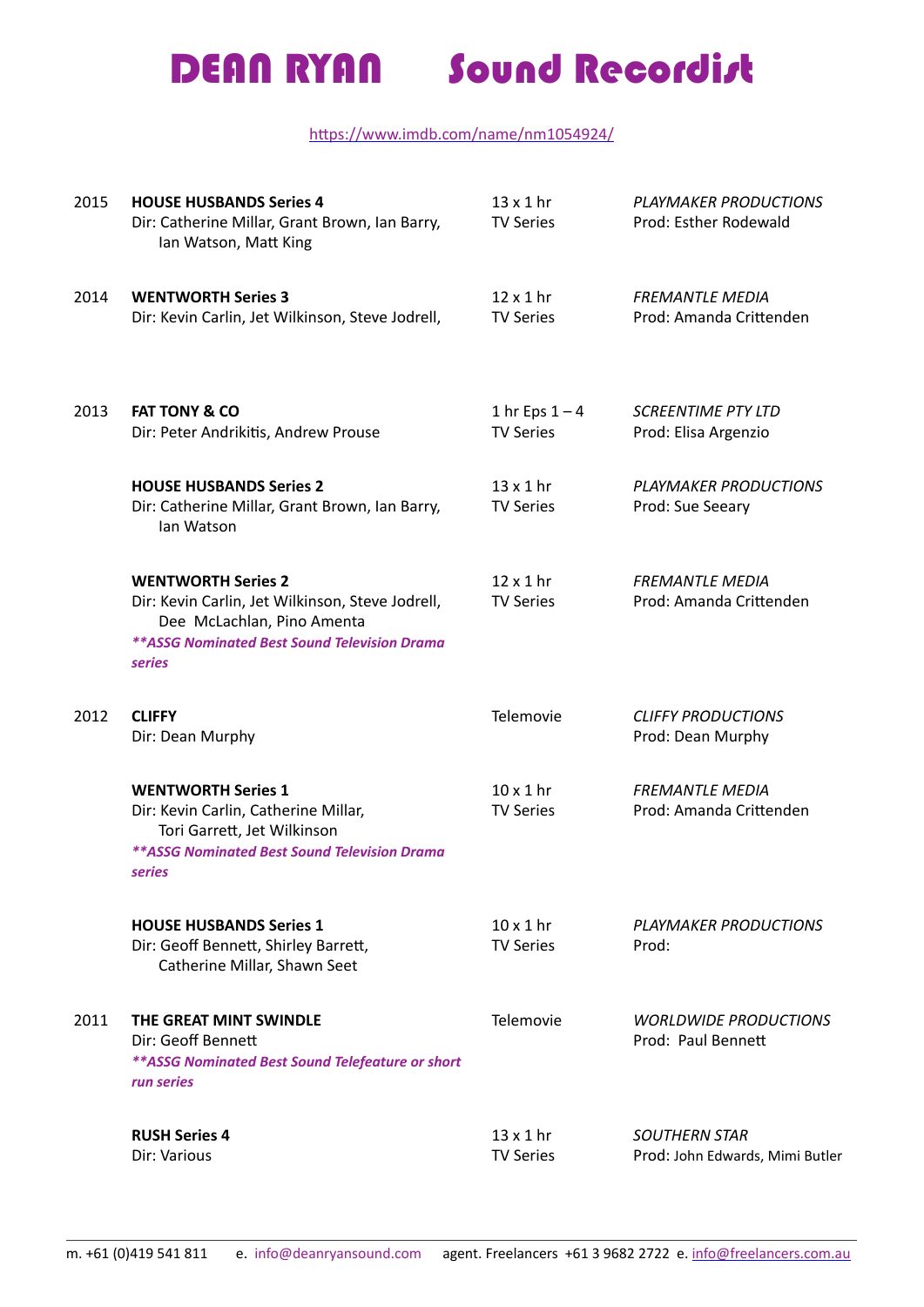### https://www.imdb.com/name/nm1054924/

| 2011          | <b>WOODLEY Series 1</b><br>Dir: Trent O'Donnell              | 8 Eps<br><b>TV Series</b>            | <b>ABC PRODUCTIONS</b><br>Prod: Andy Walker                        |
|---------------|--------------------------------------------------------------|--------------------------------------|--------------------------------------------------------------------|
| 2011          | <b>SPIDER WALK</b><br>Dir: Raphael Sammut                    | Short Film                           | <i><b>ICANDY PRODUCTIONS</b></i>                                   |
| 2010          | <b>RUSH Series 3</b><br>Dir: Various                         | $22 \times 1$ hr<br><b>TV Series</b> | <b>SOUTHERN STAR</b><br>Prod: John Edwards, Mimi Butler            |
|               | <b>TANGLE Series 2</b><br>Dir: Stuart McDonald, Emma Freeman | <b>TV Series</b>                     | <b>SOUTHERN STAR</b><br>Prod: John Edwards, Imogen<br><b>Banks</b> |
|               | <b>OFFSPRING Pilot</b><br>Dir: Kate Dennis                   | Pilot                                | <b>SOUTHERN STAR</b><br>Prod: John Edwards, Imogen<br><b>Banks</b> |
| 2009          | <b>RUSH Series 2</b><br>Dir: Various                         | $22 \times 1$ hr                     | <b>SOUTHERN STAR</b><br>Prod: John Edwards, Mimi Butler            |
|               | <b>SUMMER CODA</b><br>Dir: Richard Gray                      | Feature Film                         | <b>REVIVAL FILMS</b><br>Prod:                                      |
|               | THE KILLER ELITE<br>Dir: Gary McKendry                       | Feature Film<br>Pickups              | KILLER ELITE (AUST) P/L<br>Prod: Michael Boughan                   |
|               | THE LAST SUPPER<br>Dir: Angus Sampson                        | Short Film                           | <b>LANEWAY PRODUCTIONS</b>                                         |
| 2008          | <b>DIRT GAME</b><br>Dir: Brendan Maher, Grant Brown          | $6 \times 1$ hr<br>Mini-Series       | <b>HARVEYTAFT PRODUCTIONS</b><br>Prod:                             |
| 2007/<br>2008 | THE PACIFIC 2nd UNIT<br>Dir: Tim Van Patten, Dav             | 10 Part<br><b>USA Mini-Series</b>    | <b>FIRST DIVISION PRODUCTIONS</b><br>Prod: Tony To, Gene Kelly     |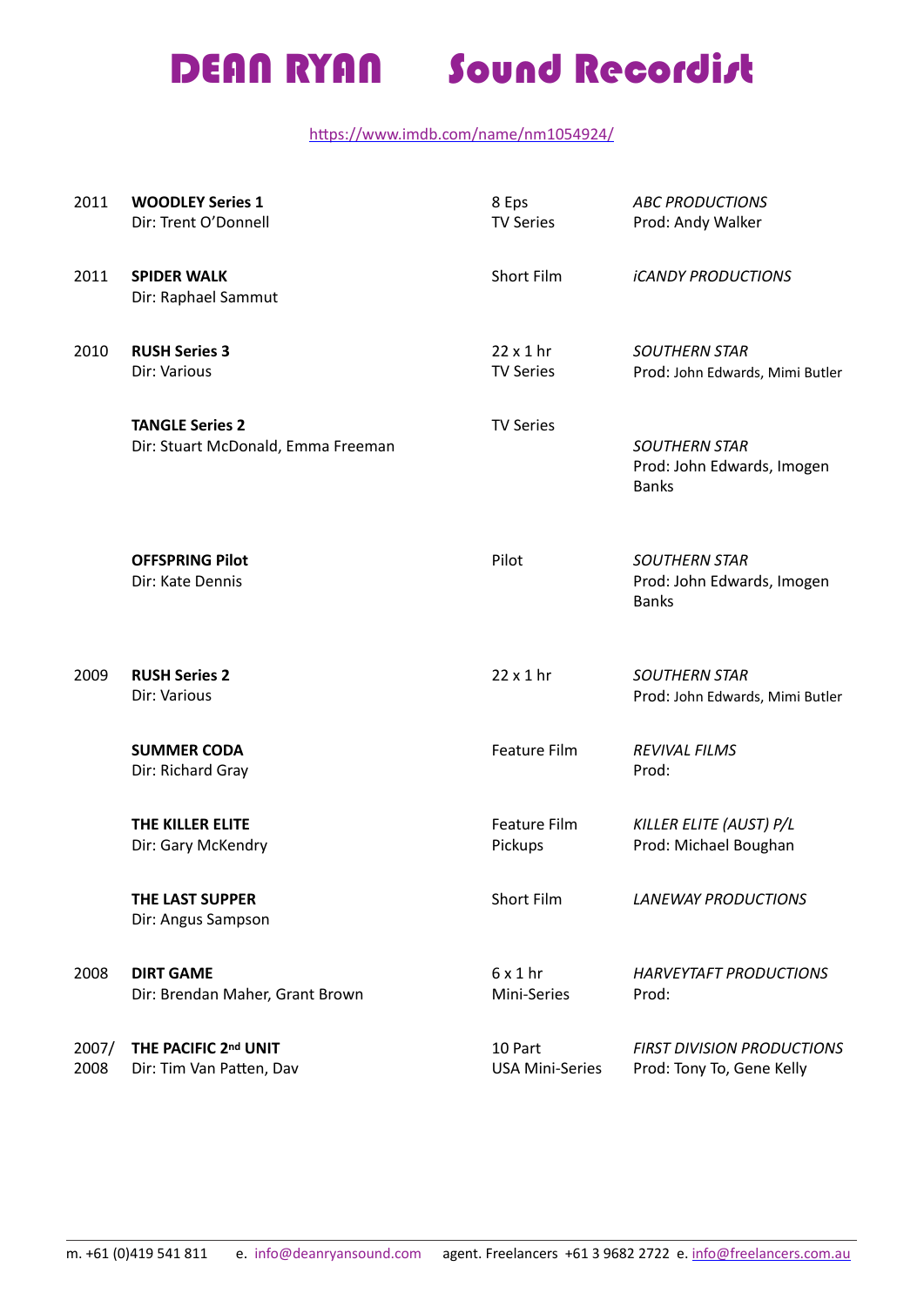### https://www.imdb.com/name/nm1054924/

### **SELECTED BOOM OPERATOR CREDITS**

| 2007/<br>2008 | <b>THE PACIFIC Blue Unit</b><br>*2010 Emmy Winner - Outstanding Sound Mixing for<br><b>Mini Series or Movie Ep 2</b> | 10 Part<br><b>USA Mini-Series</b> | <b>FIRST DIVISION PRODUCTIONS</b><br>Sound Rec: Andrew Ramage                                              |
|---------------|----------------------------------------------------------------------------------------------------------------------|-----------------------------------|------------------------------------------------------------------------------------------------------------|
| 2005/<br>2006 | <b>NIGHTMARES &amp; DREAMSCAPES</b>                                                                                  | <b>USA TV Series</b>              | <b>COOTE/HAYES PRODUCTIONS</b><br>Sound Rec: Andrew Ramage                                                 |
| 2005          | <b>GHOST RIDER 2nd Unit</b>                                                                                          | <b>USA Feature Film</b>           | <b>VENGEANCE PRODUCTIONS</b><br>Sound Rec: Andrew Ramage                                                   |
| 2004          | <b>THREE DOLLARS</b>                                                                                                 | Feature Film                      | <b>ARENA FILMS</b><br>Sound Rec: Andrew Ramage                                                             |
| 2003          | <b>SALEM'S LOT</b>                                                                                                   | <b>USA Mini-Series</b>            | <b>COOTE/HAYES PRODUCTIONS</b><br>Sound Rec: Andrew Ramage                                                 |
| 2002/<br>2003 | <b>EVIL NEVER DIES</b>                                                                                               | USA Movie of the<br>Week          | <b>COOTE/HAYES PRODUCTIONS</b><br>Sound Rec: Andrew Ramage                                                 |
| 2001/<br>2002 | <b>WHEN DARKNESS FALLS</b>                                                                                           | <b>USA Feature Film</b>           | <b>VILLAGE ROADSHOW PRODS</b><br>Sound Rec: John Schiefelbein<br>2 <sup>nd</sup> Unit Sound Rec: Dean Ryan |
| 1998          | <b>GOOD GUYS BAD GUYS Series 1 &amp; 2</b>                                                                           | <b>TV Series</b>                  | <b>SIMPSON LE MESURIER</b><br>Sound Rec: Philippe Decrausaz,<br>Andrew Ramage                              |
| 1997          | <b>MOBY DICK</b>                                                                                                     | <b>USA Mini-Series</b>            | <b>HALLMARK ENTERTAINMENT</b><br>Sound Rec: Paul Clark/Phil<br>Stirling                                    |
| 1995          | <b>HALIFAX</b>                                                                                                       | <b>TV Series</b>                  | <b>SIMPSON LE MESURIER</b><br>Sound Rec: Andrew Ramage                                                     |